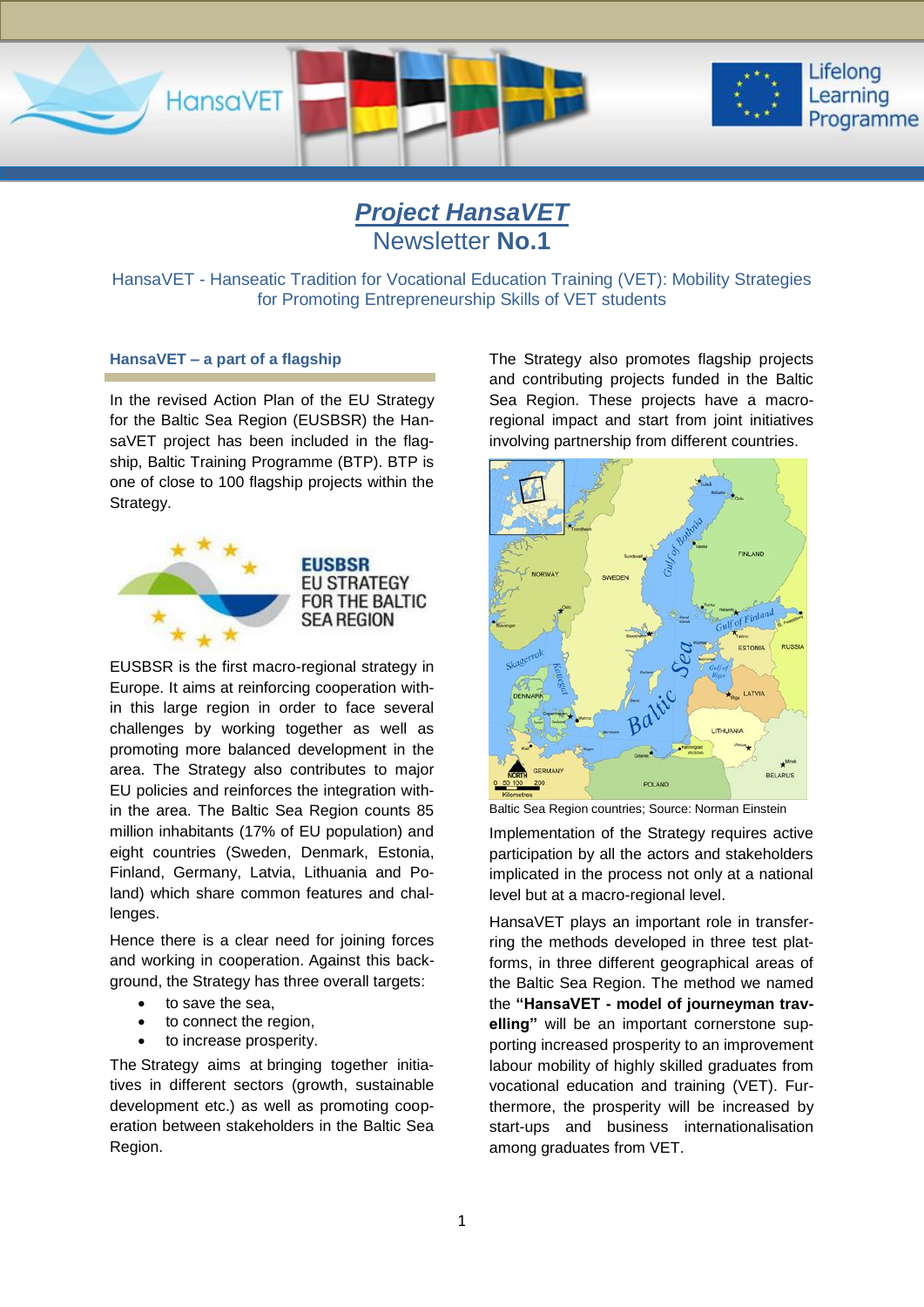

Anders Bergström, Priority Area Coordinator for Priority Area Education, Norden Association, Sweden

Read more on EUSBSR on [http://www.balticsea-region](http://www.balticsea-region-strategy.eu/)[strategy.eu](http://www.balticsea-region-strategy.eu/)

#### **About HansaVET project**



From the left: Guntra Kaufmane, Inta Baranovska, Anders Bergström at the Kick-Off Meeting in Stockholm on December 2, 2011

The HansaVET project (2011-1-LV1-LEO05- 02221) with Lead Partner from Latvia – National Centre for Education (VISC) is EU **Leonardo da Vinci** Multilateral Project 'Transfer of Innovation' with 5 partners from 5 Baltic Sea Region countries: Germany, Estonia, Latvia, Lithuania and Sweden.

The project has ambitious aims:

- to promote entrepreneurship skills of VET students,
- to promote international mobility of VET students and to ensure high-quality internships,
- to equip VET teachers, trainers and VET mobility coordinators with skills for coaching and
- **to introduce a new mobility strategy for promoting entrepreneurship in VET schools and in Baltic Sea Region.**

The project measures are first of all addressed to VET policy and decision makers, VET teacher trainers and VET teachers to implement and establish measures from which afterwards the main target group – VET students in countries around the Baltic Sea – will benefit.

The project work is rapid and now far progressed. The base of the project works partly lies on results of an extensive survey to the status-quo of international mobility of VET students focused on development of entrepreneurship skills in participated project countries

containing such questions like: Does your country have a government adopted "Action plan" to integrate entrepreneurship into VET education? Please indicate whether your country has a plan/strategy of integrating elements of entrepreneurship into the training of new VET teachers? Does your VET school/centre have a coordinator for international students' mobility?

An important project outcome is the Training Program for VET teacher trainers. It was developed taking into account the experiences of the Baltic Training Program (BTP) - a flagship project within the EU Strategy for the Baltic Sea Region. The BTP emphasizes the need of boosting internationalization and entrepreneurship within vocational education and training. In addition a guide for VET Teacher Trainers and VET teachers and mobility coordinators will be developed.

The training program was tested during international Teacher Trainer Training seminar in Riga in October 2012. 12 trainers from Estonia, Finland, Latvia, Lithuania and Sweden were introduced to BTP methodology and equipped with knowledge for piloting the Program in local seminars for VET teachers and mobility coordinators. More than 300 teachers will be trained in these seminars in Latvia, Estonia, Lithuania and Sweden. Training activities have already started in Latvia. 37 VET teachers from 21 school attended two-day training seminars held in Ogre, Kuldīga and Priekuļi.



VET teacher training in Kuldīga, Latvia

Also in Stockholm the VET teacher training has been started recently. The training was hosted by Frans Schartau Business Institute, the oldest business institute in Stockholm founded in 1865. 16 teachers and administrators from 11 VET providers participated. The participants came from different parts of Sweden from Trel-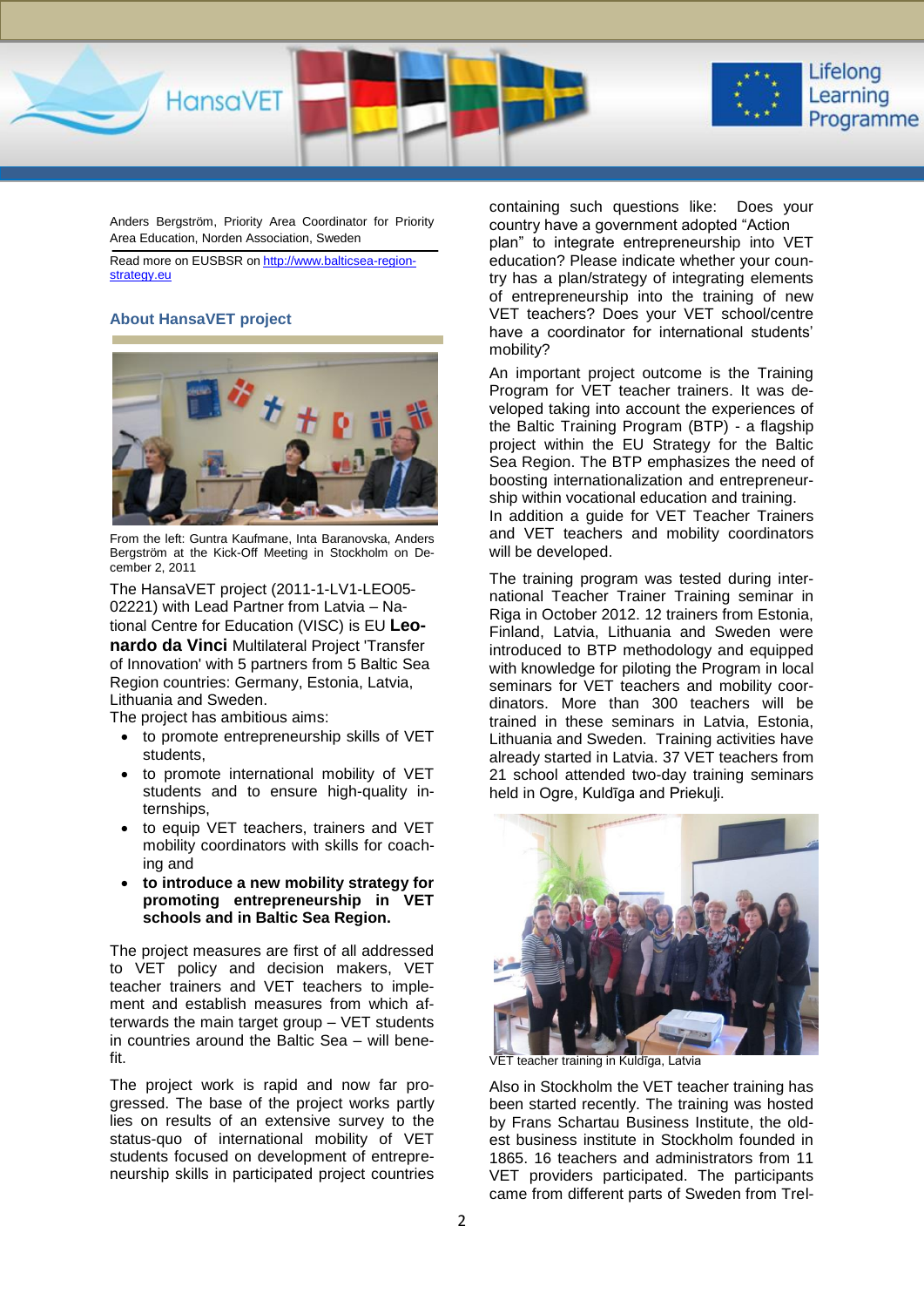

leborg in the south to Umeå in the north. The trainer was Claes Pierrou, a former project coach within the Baltic Training Programme. Next part of the training will be on April, 24.

After piloting the training model will be disseminated to all BSR countries.



VET teacher training in Stockholm, Sweden

#### **What is special about HansaVET?**

The HansaVET project is potentially a very powerful development tool – besides training purely vocational skills, a student learns to internalize other objectives (the host company, sometimes the home company and the school). Both competences act together in one targeted effort – the project.

Summarised the main results of the project are: common mobility strategy in 5 countries, trained VET teacher trainers and VET teachers, and a published methodological guide/manual for international VET mobility organizers.

Visit the HansaVET project website to get more infor-mation[: www.hansavet.eu](http://www.hansavet.eu/)



VET teacher training in Riga, Latvia

#### **Upcoming regional VET teacher training seminars**

**In Latvia:** from 21-22 of March and from 4-5 of April in Riga and from 25-26 April in Preiļi.

**In Estonia:** from 4-5 of April and 11-12 of April in Tartu, Estonia.

**In Lithuania:** from 25-28 of March in Kaunas and Marijampole.

**In Sweden:** on 24 of April in Stockholm (first part of the training took place on 13.03.)

If you would like to participate in one of the trainings or you need more information, please contact Project managers in Latvia: [inta.baranovska@visc.gov.lv;](mailto:inta.baranovska@visc.gov.lv) in Estonia: [mar](mailto:margus.pekk@khk.ee)[gus.pekk@khk.ee;](mailto:margus.pekk@khk.ee) in Lithuania: [k.pukelis@smf.vdu.lt;](mailto:k.pukelis@smf.vdu.lt) and in Sweden: [anders.bergstrom@norden.se](mailto:anders.bergstrom@norden.se)

## **Developing entrepreneurship skills in VET**

Employment of young people is one of the most urgent issues in Europe as well in the world. On the other hand the extent of this problem could be significantly reduced developing self-employment skills of young graduates from VET as well as from Universities and Colleges. Development of entrepreneurship skills could be one of the most efficient ways decreasing unemployment of young as well as adult work force.

One of the main outcomes of HansaVET project is to present recommendations for improvement of entrepreneurship skills development in VET system. Achieving such result it is important to know the state of the art of entrepreneurship skills development in VET. This is why in project partner countries a research was carried out to the development of entrepreneurship skills. For this questionnaires were sent to all VET schools in Estonia, Latvia, Lithuania, Hamburg and Stockholm.

The research findings provide evidence that all countries have developed policy documents linked to integration of entrepreneurship skills into VET. For example, in 2009 the Swedish Government adopted the *Strategy for Entrepreneurship in the Field of Education* with the *Action Plan* ensuring integration of entrepreneurship skills into all levels of education.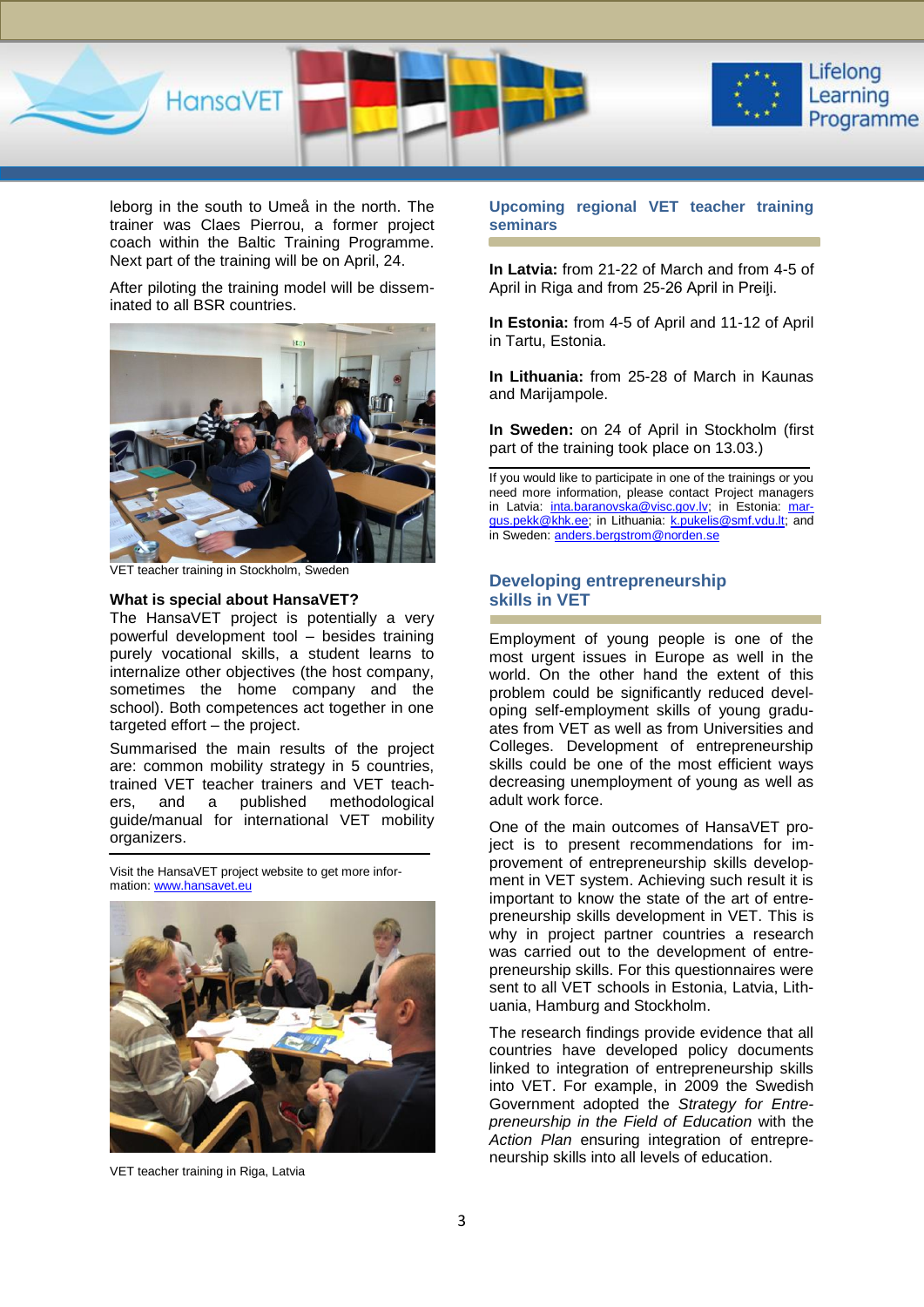

The Government outlines that entrepreneurship is important in both - providing skills for those who want to start and run businesses and stimulating young people's creativity. In Estonia, Latvia and Lithuania there are no Action Plans on the national level but majority of surveyed VET schools and centres has their own plans or strategies for the development of VET students' entrepreneurship skills. To improve integration of entrepreneurship skills into VET it would be rational to discuss possibilities of transferring Swedish and German experience and developing similar *Action Plans* in the Baltic countries.



VET teacher training in Ogre, Latvia

It is obvious that success of development of entrepreneurship skills depends a lot on VET teachers' competence. Sweden, Lithuania, Latvia and Estonia responded that their countries do not have any unified plan/strategy for integrating elements of entrepreneurship into the continuing professional development of VET teachers as well as into the training of new VET teachers.

Research findings also show that in partner countries formal and non-formal VET curriculum, quality of internships abroad should be also developed.

Prof. habil. dr. Kestutis Pukelis, Head of Research Group for Quality of Studies and Career, Kaunas, Lithuania

# **Youth mobility trends and developments in EU**

Based on information gleaned from a large number of sources both at European and national level, the following significant trends and developments in mobility can be observed in Europe:

 The numbers of participants from the target group has been rising annually from 2005 to 2010. However, 2011 has experienced a slight decrease, due to the economic recession and cuts in funding.

• The ESF (European Social Fund) has in the period 2007-13 become a significant funding source for mobility, with a specific focus on what has been termed "disadvantaged youth" (or "young people with fewer opportunities").

 "Employability" is increasingly being cited as the most important learning objective of transnational mobility. Hand in hand with this, work placements have become more popular as a mode of mobility (vis-à-vis e.g. school stays, study tours and other types of peer encounters).

 There is an increasing understanding of the "engineering" of mobility projects – how it works as a pedagogical tool. Yet very few mobility schemes and projects work with detailed quality management systems to ensure consistent quality in delivery and outcomes.

• There is apparently as yet only little uptake of European instruments for recognition and documentation of knowledge, skills and competences acquired through participation in mobility activities.

Read more: Søren Kristensen, PhD; [http://www.euroapprenticeship.eu/en/mobility-trends-and](http://www.euroapprenticeship.eu/en/mobility-trends-and-developments.html)[developments.html](http://www.euroapprenticeship.eu/en/mobility-trends-and-developments.html)

## **Innovation in SMEs**



Involvement of enterprises in supporting vocational education and training means investment in skills development, investment in sustainability of the specific sectors and industries.

One of the project long term impacts is to strengthen development of SMEs in the region through entrepreneurship knowledge transfer and increasing the number of young entrepreneurs.

HansaVET project is in line with other BSR initiatives promoting development of innovative SMEs.